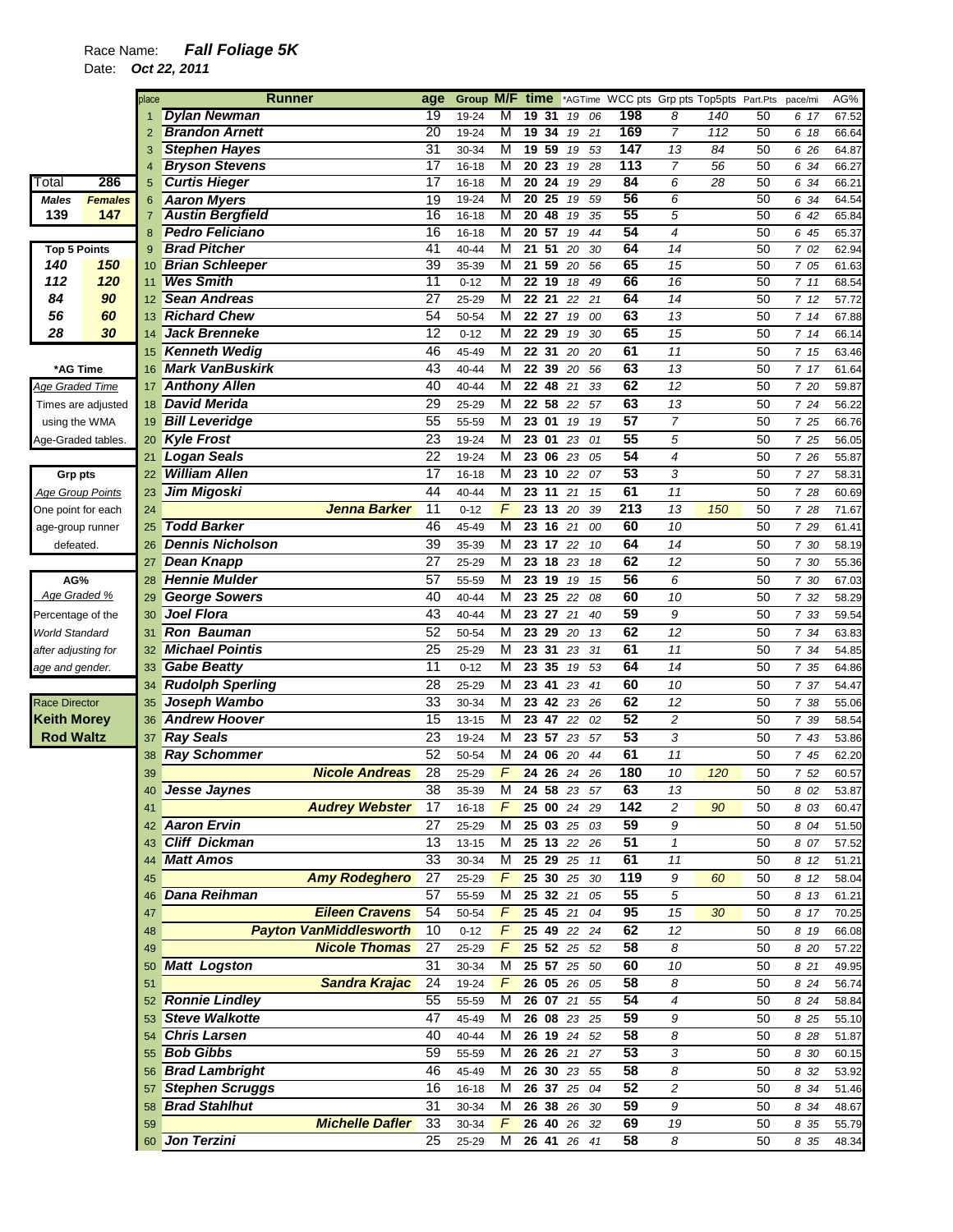| place<br><b>Runner</b> |                          |                              | age             | Group M/F |                | time  |          |              |    |    | *AGTime WCC pts Grp pts Top5pts Part.Pts |    | pace/mi | AG%   |
|------------------------|--------------------------|------------------------------|-----------------|-----------|----------------|-------|----------|--------------|----|----|------------------------------------------|----|---------|-------|
| 61                     | <b>Alex Reynolds</b>     |                              | 11              | $0 - 12$  | М              |       | 2642     | 22           | 31 | 63 | 13                                       | 50 | 836     | 57.29 |
| 62                     |                          | <b>Brenda Burns</b>          | 53              | 50-54     | $\overline{F}$ | 26 47 |          | 22           | 13 | 64 | 14                                       | 50 | 8 37    | 66.64 |
| 63                     |                          | <b>Kelly VanVleet</b>        | 32              | 30-34     | F              | 26 57 |          | 26           | 52 | 68 | 18                                       | 50 | 8 40    | 55.08 |
| 64                     | <b>Doug Myers</b>        |                              | 56              | 55-59     | M              | 26 58 |          | 22           | 27 | 52 | $\overline{c}$                           | 50 | 8 41    | 57.47 |
| 65                     | <b>Don Beatty</b>        |                              | 42              | 40-44     | M              |       | 27 04    | 25           | 12 | 57 | $\overline{7}$                           | 50 | 8 43    | 51.19 |
| 66                     | <b>Hennie vanNiekerk</b> |                              | 47              | 45-49     | M              | 27    | 17       | 24           | 26 | 57 | $\overline{7}$                           | 50 | 8 47    | 52.78 |
| 67                     | <b>Cory Gault</b>        |                              | 27              | 25-29     | M              | 27    | 20       | 27           | 20 | 57 | $\overline{7}$                           | 50 | 8 48    | 47.20 |
| 68                     |                          | <b>Leann Brenneke</b>        | 11              | $0 - 12$  | F              | 27    | 21       | 24           | 20 | 61 | 11                                       | 50 | 8 48    | 60.84 |
| 69                     |                          | <b>Christie Larsen</b>       | $\overline{37}$ | 35-39     | F              | 27    | 25       | 26           | 51 | 61 | 11                                       | 50 | 8 49    | 55.12 |
|                        |                          | <b>Sarah Hornak</b>          | $\overline{15}$ |           | F              |       | 29       |              |    | 56 |                                          |    |         |       |
| 70                     |                          |                              |                 | 13-15     |                | 27    |          | 26           | 15 |    | 6                                        | 50 | 8 51    | 56.39 |
| 71                     |                          | <b>Ashley Toschlog</b>       | $\overline{13}$ | 13-15     | $\overline{F}$ | 27    | 30       | 25           | 29 | 55 | 5                                        | 50 | 8 51    | 58.08 |
| 72                     | <b>Karl Moffett</b>      |                              | 32              | 30-34     | M              | 27    | 33       | 27           | 20 | 58 | 8                                        | 50 | 8 52    | 47.19 |
| 73                     | <b>Mitchel Legg</b>      |                              | 28              | 25-29     | M              | 27    | 43       | 27           | 43 | 56 | 6                                        | 50 | 8 55    | 46.55 |
| 74                     | <b>Scott Johnson</b>     |                              | 33              | 30-34     | M              | 27    | 45       | 27           | 26 | 57 | $\overline{7}$                           | 50 | 8 56    | 47.03 |
| 75                     | <b>Parker Jaynes</b>     |                              | 10              | $0 - 12$  | M              | 27    | 47       | 22           | 42 | 62 | 12                                       | 50 | 8 57    | 56.82 |
| 76                     |                          | <b>Jessica McKinney</b>      | 34              | 30-34     | F              | 27    | 49       | 27           | 35 | 67 | 17                                       | 50 | 857     | 53.64 |
| 77                     | <b>Dean Frame</b>        |                              | 50              | 50-54     | М              | 27    | 56       | 24           | 26 | 60 | 10                                       | 50 | 8 59    | 52.80 |
| 78                     |                          | <b>Amy Decker</b>            | 45              | 45-49     | $\sqrt{2}$     | 27    | 59       | 25           | 40 | 75 | 25                                       | 50 | 9 00    | 57.68 |
| 79                     | <b>Chris Davis</b>       |                              | 40              | 40-44     | M              |       | 28 03 26 |              | 31 | 56 | 6                                        | 50 | 9 02    | 48.66 |
| 80                     | <b>Greg Turner</b>       |                              | 31              | 30-34     | M              | 28    | 06       | 27           | 58 | 56 | 6                                        | 50 | 9 03    | 46.13 |
|                        | <b>Robert May</b>        |                              | 27              | 25-29     | M              | 28    | 13       | 28           | 13 | 55 | 5                                        | 50 | 9 05    | 45.72 |
| 81                     |                          |                              |                 |           |                |       |          |              |    |    |                                          |    |         |       |
| 82                     |                          | <b>Cindy Elzemeyer</b>       | $\overline{37}$ | 35-39     | $\overline{F}$ | 28    | 14       | 27           | 39 | 60 | 10                                       | 50 | 9 05    | 53.53 |
| 83                     |                          | Sanae Okuyama                | 14              | $13 - 15$ | $\overline{F}$ | 28    | 19       | 26           | 40 | 54 | $\overline{4}$                           | 50 | 9 07    | 55.49 |
| 84                     |                          | <b>Megan McNally</b>         | 13              | 13-15     | F              | 28 20 |          | 26           | 15 | 53 | 3                                        | 50 | 9 07    | 56.37 |
| 85                     | <b>Logan Myers</b>       |                              | 12              | $0 - 12$  | M              | 28    | 27       | 24           | 41 | 61 | 11                                       | 50 | 9 09    | 52.27 |
| 86                     | <b>Nathan Dickman</b>    |                              | 10              | $0 - 12$  | M              | 28    | 35       | 23           | 21 | 60 | 10                                       | 50 | 9 12    | 55.23 |
| 87                     | <b>Gene Black</b>        |                              | 69              | 65-69     | M              | 28    | 36       | 21           | 10 | 53 | 3                                        | 50 | 9 12    | 60.94 |
| 88                     |                          | <b>Quyen Wolfe</b>           | 33              | 30-34     | F              | 28    | 39       | 28           | 30 | 66 | 16                                       | 50 | 9 13    | 51.93 |
| 89                     | <b>Zakk Wolfe</b>        |                              | 18              | 16-18     | M              | 28    | 45       | 27           | 48 | 51 | $\pmb{\mathcal{1}}$                      | 50 | 9 15    | 46.40 |
| 90                     | <b>Preston Gault</b>     |                              | 11              | $0 - 12$  | M              | 28    | 45       | 24           | 15 | 59 | 9                                        | 50 | 9 15    | 53.20 |
| 91                     |                          | <b>Katherine Emmenegger</b>  | 19              | 19-24     | $\overline{F}$ | 28    | 49       | 28           | 42 | 57 | $\overline{7}$                           | 50 | 9 17    | 51.56 |
|                        | <b>Jeremy Browning</b>   |                              | 29              | 25-29     | M              | 28    | 51       | 28           | 49 | 54 | $\overline{4}$                           | 50 | 917     | 44.75 |
| 92                     |                          |                              |                 |           |                |       |          |              |    | 51 |                                          |    |         |       |
| 93                     | <b>David Pointis</b>     |                              | 60              | 60-64     | M              | 28    | 52       | 23           | 13 |    | 1                                        | 50 | 917     | 55.56 |
| 94                     | <b>Ray Blevins</b>       |                              | 53              | 50-54     | М              | 29    | 04       | 24           | 49 | 59 | 9                                        | 50 | 9 21    | 51.99 |
| 95                     | <b>Jeff Lohmoeller</b>   |                              | 50              | 50-54     | M              | 29    | 06       | 25           | 27 | 58 | 8                                        | 50 | 9 22    | 50.68 |
| 96                     |                          | <b>Aubri Gibb</b>            | 12              | $0 - 12$  | F              | 29    | 18       | 26           | 38 | 60 | 10                                       | 50 | 9 26    | 55.56 |
| 97                     |                          | <b>Stephanie Ingram</b>      | 31              | 30-34     | F              | 29    | 18       | 29           | 16 | 65 | 15                                       | 50 | 9 26    | 50.58 |
| 98                     | <b>Chris Pegg</b>        |                              | 36              | 35-39     | М              | 29    | 22       | 28           | 34 | 62 | 12                                       | 50 | 9 27    | 45.15 |
| 99                     |                          | <b>Manda Light</b>           | 29              | 25-29     | $\overline{F}$ |       | 29 26 29 |              | 26 | 57 | $\overline{7}$                           | 50 | 9 28    | 50.28 |
|                        | 100 Joe Wilmot           |                              | 35              | 35-39     | M              |       |          | 29 28 28 51  |    | 61 | 11                                       | 50 | 9 2 9   | 44.73 |
| 101                    |                          | <b>Melissa Moore</b>         | 43              | 40-44     | F              |       | 29 39 27 |              | 46 | 60 | 10                                       | 50 | 9 33    | 53.30 |
|                        | 102 Sam Brenneke         |                              | 10              | $0 - 12$  | M              |       |          | 29 49 24     | 22 | 58 | 8                                        | 50 | 9 36    | 52.95 |
|                        | 103 Tom Carrico          |                              | 58              | 55-59     | М              |       |          | 29 49 24 24  |    | 51 | $\mathbf{1}$                             | 50 | 9 36    | 52.86 |
|                        | 104 Michael Mitchell     |                              | 29              |           |                |       |          |              |    | 53 |                                          |    |         |       |
|                        |                          |                              |                 | 25-29     | M              |       |          | $29\ 53\ 29$ | 51 | 57 | 3                                        | 50 | 9 37    | 43.21 |
|                        | 105 Greg Kurtz           |                              | 54              | 50-54     | M              |       |          | 30 02 25 25  |    |    | $\overline{7}$                           | 50 | 9 40    | 50.74 |
| 106                    |                          | <b>Stacy Brenneke</b>        | 40              | 40-44     | F              | 30 04 |          | 28           | 53 | 59 | 9                                        | 50 | 9 41    | 51.23 |
|                        | 107 Aidan McDaniel       |                              | $\overline{12}$ | $0 - 12$  | M              |       | 30 17 26 |              | 16 | 57 | $\overline{7}$                           | 50 | 9 45    | 49.10 |
|                        | 108 Andy Frazier         |                              | $\overline{32}$ | 30-34     | М              |       | 30 19 30 |              | 05 | 55 | 5                                        | 50 | 9 45    | 42.89 |
|                        | 109 Will Brenneke        |                              | 8               | $0 - 12$  | М              |       |          | 30 21 23     | 00 | 56 | 6                                        | 50 | 9 4 6   | 56.08 |
|                        | 110 Austin Farlow        |                              | 8               | $0 - 12$  | M              |       |          | 30 22 23     | 01 | 55 | 5                                        | 50 | 9 4 6   | 56.05 |
|                        | 111 Joe Farlow           |                              | 36              | 35-39     | M              |       | 30 24 29 |              | 35 | 60 | 10                                       | 50 | 9 47    | 43.62 |
|                        | 112 Del Cofield          |                              | 35              | 35-39     | M              |       |          | $30\ 26\ 29$ | 47 | 59 | $\boldsymbol{9}$                         | 50 | 9 48    | 43.31 |
| 113                    |                          | <b>Elisha Frazier</b>        | 29              | 25-29     | F              |       | 30 38 30 |              | 38 | 56 | 6                                        | 50 | 9 52    | 48.31 |
| $114$                  |                          | <b>Sarah Dickman</b>         | 11              | $0 - 12$  | $\overline{F}$ |       | 30 42 27 |              | 18 | 59 | 9                                        | 50 | 9 53    | 54.20 |
| 115                    |                          | <b>Alexa Lingg</b>           | 15              | 13-15     | F              |       | 30 48 29 |              | 25 | 52 | $\overline{c}$                           | 50 | 9 55    | 50.32 |
|                        |                          |                              | 35              |           |                |       |          |              |    | 58 |                                          |    |         |       |
|                        | 116 Kevin Lingg          |                              |                 | 35-39     | М              |       | 30 48 30 |              | 09 |    | 8                                        | 50 | 9 5 5   | 42.79 |
|                        | 117 Kevin Shelley        |                              | 45              | 45-49     | M              |       | 31 06 28 |              | 18 | 56 | 6                                        | 50 | 10 01   | 45.59 |
| 118                    |                          | <b>Aimee VanMiddlesworth</b> | 41              | 40-44     | F              | 31    | 08 29    |              | 41 | 58 | 8                                        | 50 | 10 01   | 49.87 |
| 119                    |                          | <b>Anna Deering</b>          | 23              | 19-24     | $\overline{F}$ |       |          | 31 22 31 22  |    | 56 | 6                                        | 50 | 10 06   | 47.18 |
|                        | 120 Mitchell Stiner      |                              | $\overline{22}$ | 19-24     | М              |       |          | 31 23 31 22  |    | 52 | $\overline{\mathbf{c}}$                  | 50 | 10 06   | 41.12 |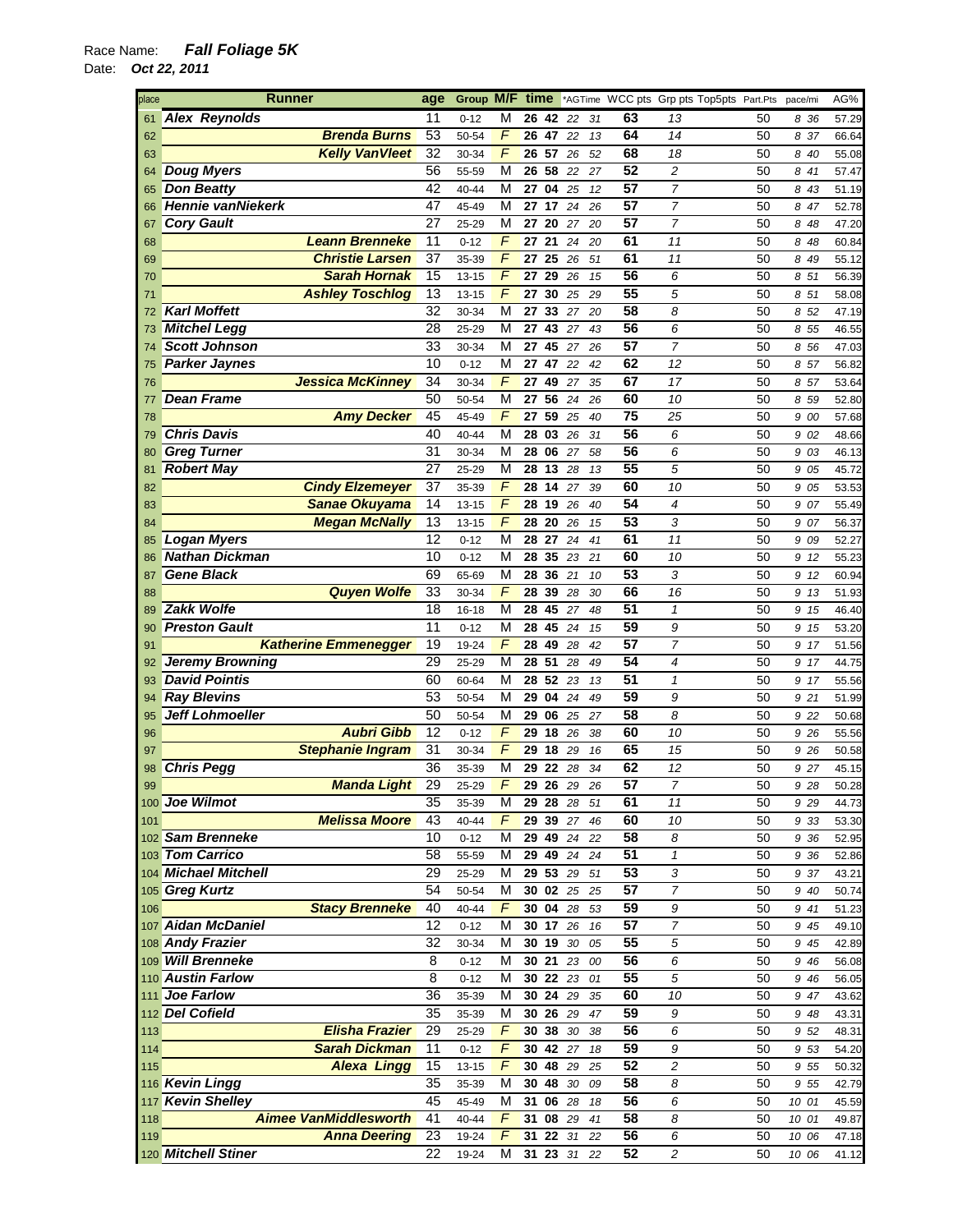| place | <b>Runner</b>         |                          |                 | Group M/F time |                         |                          |          |          |                 | *AGTime WCC pts Grp pts Top5pts Part.Pts |          | pace/mi        | AG%            |
|-------|-----------------------|--------------------------|-----------------|----------------|-------------------------|--------------------------|----------|----------|-----------------|------------------------------------------|----------|----------------|----------------|
| 121   |                       | <b>Heather Wampole</b>   | 29              | 25-29          |                         | 31 33                    | 31       | 33       | 55              | 5                                        | 50       | 10 09          | 46.91          |
| 122   |                       | <b>Kimberly Hall</b>     | 45              | 45-49          | $\overline{F}$          | 31<br>36                 | 28       | 59       | $\overline{74}$ | 24                                       | 50       | 10 10          | 51.07          |
|       | 123 Jeff Wolfe        |                          | 31              | 30-34          | M                       | 41<br>31                 | 31       | 32       | 54              | 4                                        | 50       | 10 12          | 40.91          |
| 124   |                       | <b>Jessica Gabbard</b>   | 35              | 35-39          | $\sqrt{2}$              | 31<br>45                 | 31       | 23       | 59              | 9                                        | 50       | 10<br>13       | 47.17          |
| 125   |                       | <b>Christina Martin</b>  | 18              | 16-18          | F                       | 52<br>31                 | 31       | 32       | 51              | $\mathbf{1}$                             | 50       | 10 15          | 46.95          |
| 126   |                       | <b>Cheyenne Turner</b>   | 14              | 13-15          | F                       | 55<br>31                 | 30       | 04       | 51              | 1                                        | 50       | 10 16          | 49.23          |
| 127   | <b>Charles Warner</b> |                          | 52              | 50-54          | M                       | 55<br>31                 | 27       | 28       | 56              | 6                                        | 50       | 10 16          | 46.96          |
|       | 128 Alex Baxter       |                          | 16              | 16-18          | М                       | 09<br>32                 | 30       | 17       | 50              | 0                                        | 50       | 10 21          | 42.60          |
| 129   |                       | <b>Mariah Seals</b>      | 19              | 19-24          | F                       | 32 11                    | 32       | 03       | 55              | 5                                        | 50       | 10 22          | 46.17          |
|       | 130 Scott Caldwell    |                          | $\overline{38}$ | 35-39          | M                       | 32 16                    | 30       | 57       | 57              | $\overline{7}$                           | 50       | 10 23          | 41.68          |
| 131   | <b>Tom Pennington</b> |                          | 54              | 50-54          | М                       | 32 18                    | 27       | 21       | 55              | 5                                        | 50       | 10 24          | 47.18          |
|       | 132 Matthew Keresman  |                          | 50              | 50-54          | M                       | 32<br>23                 | 28       | 20       | 54              | 4                                        | 50       | 10 25          | 45.54          |
| 133   |                       | <b>Stacey Neal</b>       | 39              | 35-39          | $\sqrt{2}$              | 32 23                    | 31       | 20       | 58              | 8                                        | 50       | 10 25          | 47.23          |
|       | 134 Skip Moore        |                          | 45              | 45-49          | М                       | 32<br>25                 | 29       | 30       | 55              | 5                                        | 50       | 10 26          | 43.73          |
|       | 135 Brian Massey      |                          | 48              | 45-49          | М                       | 32 27                    | 28       | 50       | 54              | 4                                        | 50       | 10 27          | 44.73          |
| 136   |                       | <b>Belinda Gray</b>      | 52              | 50-54          | F                       | 32<br>36                 | 27       | 23       | 63              | 13                                       | 50       | 10 30          | 54.03          |
| 137   |                       | <b>Amy Barrett</b>       | 41              | 40-44          | F                       | 32 37                    | 31       | 06       | 57              | 7                                        | 50       | 10 30          | 47.60          |
| 138   |                       | <b>Megan Frame</b>       | 21              | 19-24          | F                       | 32 57                    | 32       | 57       | $\overline{54}$ | 4                                        | 50       | 10 36          | 44.92          |
|       | 139 Dennis Mann       |                          | 67              | 65-69          | М                       | 32 58                    | 24       | 53       | 52              | 2                                        | 50       | 10 37          | 51.83          |
| 140   |                       | <b>Midori Okuyama</b>    | 14              | 13-15          | F                       | 33<br>00                 | 31       | 05       | 50              | 0                                        | 50       | 10 37          | 47.61          |
| 141   | <b>Beau Bryant</b>    |                          | 13              | 13-15          | M                       | 33 01                    | 29       | 22       | 50              | 0                                        | 50       | 10 38          | 43.93          |
| 142   |                       | <b>Jessica Mills</b>     | 12              | $0 - 12$       | F                       | 01<br>33                 | 30       | 01       | 58              | 8                                        | 50       | 10<br>38       | 49.31          |
| 143   | Jonathan Geise        |                          | 24              | 19-24          | $\overline{\mathsf{M}}$ | 03<br>33                 | 33       | 03       | 51              | $\mathbf{1}$                             | 50       | 10 38          | 39.03          |
| 144   |                       | <b>Melanie McDaniel</b>  | 46              | 45-49          | F                       | 33<br>09                 | 30       | 03       | 73              | 23                                       | 50       | 10 40          | 49.26          |
|       | 145 Marcos Ponce      |                          | 35              | 35-39          | М                       | 14<br>33                 | 32       | 32       | 56<br>54        | 6                                        | 50       | 10 42          | 39.66          |
|       | 146 Paul Berger       | <b>Heather Caldwell</b>  | 10              | $0 - 12$       | М<br>F                  | 33<br>14                 | 27       | 09       | 64              | 4                                        | 50       | 10 42          | 47.51          |
| 147   | 148 Jack Frech        |                          | 34<br>44        | 30-34          | M                       | 33 21<br>$\overline{2}2$ | 33       | 05       | 55              | 14<br>5                                  | 50       | 10 44          | 44.74          |
|       | 149 Tad Barrett       |                          | 37              | 40-44          | M                       | 33<br>33<br>27           | 30<br>32 | 36<br>19 | 55              | 5                                        | 50<br>50 | 10 44          | 42.17<br>39.91 |
| 150   |                       | <b>Jamie Banks</b>       | 47              | 35-39<br>45-49 | F                       | 32<br>33                 | 30       | 01       | 72              | 22                                       | 50       | 10 46<br>10 48 | 49.30          |
| 151   |                       | <b>Teresa Bryant</b>     | 51              | 50-54          | F                       | 41<br>33                 | 28       | 40       | 62              | 12                                       | 50       | 10 50          | 51.62          |
| 152   |                       | <b>Beth McKay</b>        | 49              | 45-49          | F                       | 06<br>34                 | 29       | 47       | 71              | 21                                       | 50       | 10 59          | 49.70          |
| 153   |                       | <b>Paula McKinney</b>    | 51              | 50-54          | F                       | 07<br>34                 | 29       | 02       | 61              | 11                                       | 50       | 10 59          | 50.96          |
| 154   |                       | <b>Betsy Bowman</b>      | 29              | 25-29          | F                       | 34 10                    | 34       | 10       | $\overline{54}$ | 4                                        | 50       | 10 59          | 43.32          |
| 155   |                       | <b>Katie Cook</b>        | 27              | 25-29          | F                       | 34 10                    | 34       | 10       | 53              | 3                                        | 50       | 10 59          | 43.32          |
| 156   |                       | <b>Sidney Braff</b>      | 9               | $0 - 12$       | F                       | 34 19                    | 28       | 57       | 57              | $\overline{7}$                           | 50       | 11 03          | 51.14          |
|       | 157 Lanny Braff       |                          | 42              | 40-44          | M                       | 34<br>20                 | 31       | 58       | 54              | 4                                        | 50       | 11 03          | 40.36          |
| 158   |                       | <b>Stacy Braff</b>       | 49              | 45-49          | $\sqrt{2}$              | 34 27                    | 30       | 05       | 70              | 20                                       | 50       | 11 05          | 49.19          |
|       | 159 Tom Vatter        |                          | 11              | $0 - 12$       | $\overline{\mathsf{M}}$ | 34<br>29                 | 29       | 05       | 53              | 3                                        | 50       | 11 06          | 44.36          |
|       | 160 Robert Gren       |                          | 65              | 65-69          | М                       | 34 31 26 33              |          |          | 51              | 1                                        | 50       | 11 07          | 48.59          |
|       | 161 Jake Miller       |                          | 10              | $0 - 12$       | М                       | 34                       | 32 28    | 13       | 52              | 2                                        | 50       | 11 07          | 45.72          |
|       | 162 Aaron Stiner      |                          | 28              | 25-29          | М                       | <b>34 43</b> 34          |          | 43       | $\overline{52}$ | 2                                        | 50       | 11 10          | 37.16          |
|       | 163 Curt Spaulding    |                          | 49              | 45-49          | M                       | 34 58 30                 |          | 50       | 53              | 3                                        | 50       | 11 15          | 41.84          |
| 164   |                       | <b>Regan Klein</b>       | 10              | $0 - 12$       | F                       | 35 04                    | 30       | 25       | 56              | 6                                        | 50       | 11 17          | 48.65          |
| 165   |                       | <b>Bethan Ervin</b>      | 43              | 40-44          | F                       | 35 06                    | 32       | 52       | 56              | 6                                        | 50       | 11 18          | 45.02          |
| 166   |                       | <b>Angie Witham</b>      | 48              | 45-49          | F                       | 3508                     | 31       | 04       | 69              | 19                                       | 50       | 11 18          | 47.64          |
|       | 167 Kyle Kolopanis    |                          | 28              | 25-29          | M                       | 35 08                    | 35       | 08       | 51              | $\mathbf{1}$                             | 50       | 11 18          | 36.72          |
| 168   |                       | <b>Becca Catey</b>       | 11              | $0 - 12$       | F                       | 35 10                    | 31       | 17       | 55              | 5                                        | 50       | 11 19          | 47.32          |
| 169   |                       | <b>Mary Catey</b>        | 46              | 45-49          | F                       | 35 10                    | 31       | 52       | 68              | 18                                       | 50       | 11 19          | 46.44          |
| 170   |                       | <b>Joy Klein</b>         | 34              | 30-34          | F                       | 35 25                    | 35       | 08       | 63              | 13                                       | 50       | 11 24          | 42.13          |
| 171   |                       | <b>Anita Dwenger</b>     | 46              | 45-49          | F                       | 35 28                    | 32       | 09       | 67              | 17                                       | 50       | 11 25          | 46.04          |
|       | 172 Brad Dwenger      |                          | 42              | $40 - 44$      | M                       | 35 28                    |          | 33 01    | 53              | 3                                        | 50       | 11 25          | 39.07          |
| 173   |                       | <b>Nicole Bean</b>       | 32              | 30-34          | F                       | 35 42                    | 35       | 36       | 62              | 12                                       | 50       | 11 29          | 41.58          |
|       | 174 Michael Jacob     |                          | 33              | 30-34          | M                       | 35 43                    | 35       | 18       | 53              | 3                                        | 50       | 11 30          | 36.54          |
| 175   |                       | <b>Sarah Peacock</b>     | 30              | 30-34          | $\sqrt{2}$              | 35 47                    | 35       | 46       | 61              | 11                                       | 50       | 11 31          | 41.37          |
|       | 176 Adam Forrest      |                          | 36              | 35-39          | М                       | 35 49                    | 34       | 51       | 54              | 4                                        | 50       | 11 32          | 37.02          |
| 177   |                       | <b>Becky Reynolds</b>    | 41              | $40 - 44$      | F                       | 36 13                    | 34       | 32       | 55              | 5                                        | 50       | 11 39          | 42.87          |
| 178   |                       | <b>Judy Pierce</b>       | 49              | 45-49          | F                       | 36 31                    | 31       | 53       | 66              | 16                                       | 50       | 11 45          | 46.41          |
| 179   |                       | <b>Lindsay Boatright</b> | 31              | 30-34          | F                       | 36 33                    | 36       | 30       | 60              | 10                                       | 50       | 11 46          | 40.55          |
| 180   |                       | <b>Beth Beatty</b>       | 36              | 35-39          | F                       | 36 56 36 21              |          |          | 57              | $\overline{7}$                           | 50       | 11 53          | 40.72          |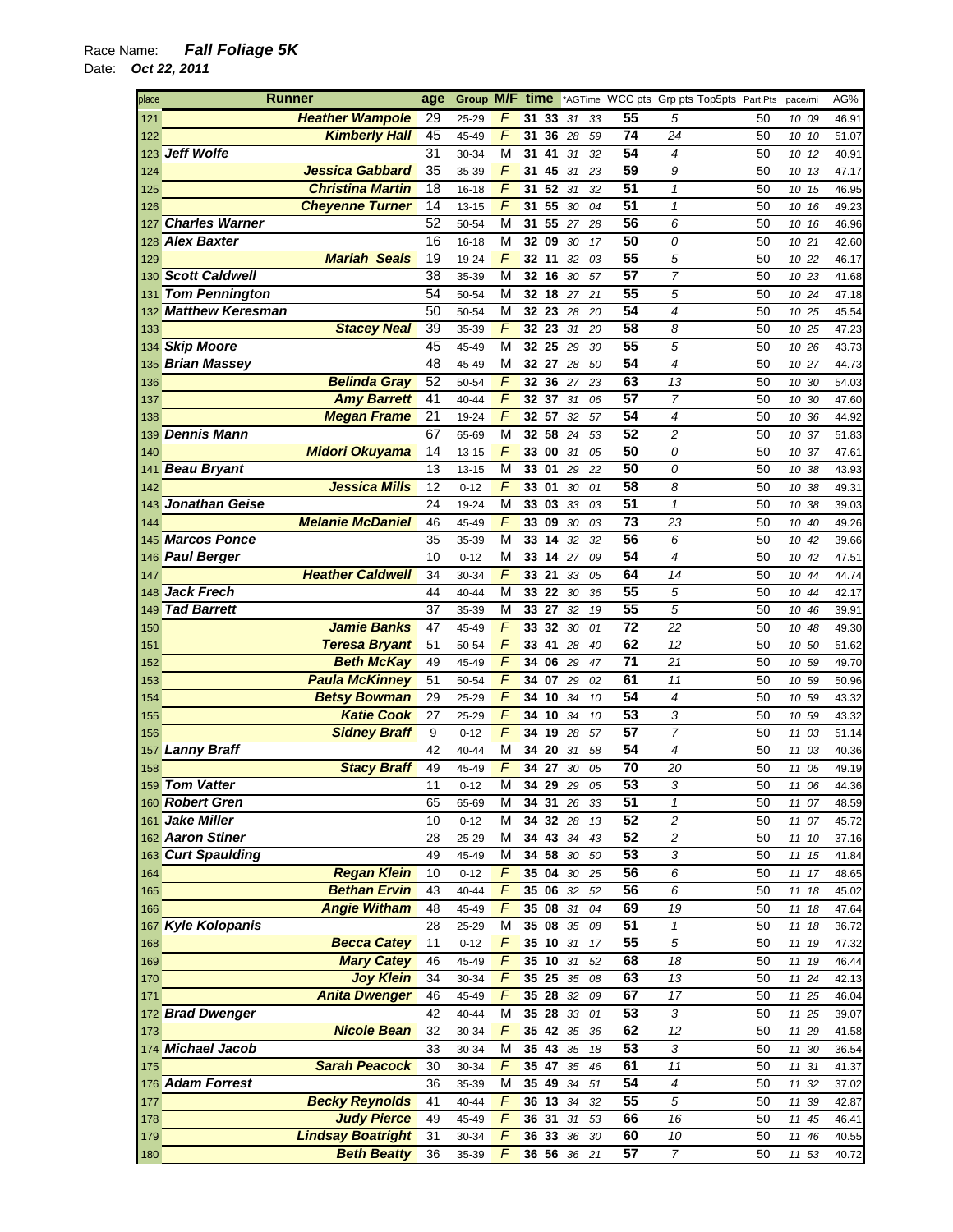| place      | <b>Runner</b>                             | age   | Group M/F |                | time        |    |    |                 | *AGTime WCC pts Grp pts Top5pts Part.Pts |    | pace/mi | AG%   |
|------------|-------------------------------------------|-------|-----------|----------------|-------------|----|----|-----------------|------------------------------------------|----|---------|-------|
| 181        | <b>Pat Bowers</b>                         | 68    | 65-69     |                | 37 20       | 24 | 47 | 51              | 1                                        | 50 | 12 01   | 59.71 |
| 182        | <b>Dena Matheny</b>                       | 34    | 30-34     | $\overline{F}$ | 37 21       | 37 | 03 | 59              | 9                                        | 50 | 12 01   | 39.95 |
|            | 183 John Jewell                           | 59    | 55-59     | M              | 37 25       | 30 | 21 | 50              | 0                                        | 50 | 12 03   | 42.50 |
| 184        | <b>Brenda Baumer</b>                      | 47    | 45-49     | F              | 37<br>38    | 33 | 42 | 65              | 15                                       | 50 | 12 07   | 43.93 |
| 185        | <b>Tammy Farmer</b>                       | 39    | 35-39     | F              | 37 47       | 36 | 34 | 56              | 6                                        | 50 | 12 10   | 40.48 |
| 186        | <b>Kelly Dungan</b>                       | 30    | 30-34     | F              | 37<br>49    | 37 | 48 | 58              | 8                                        | 50 | 12 10   | 39.15 |
| 187        | <b>Wayne Roussel</b>                      | 41    | 40-44     | M              | 38<br>01    | 35 | 40 | 52              | 2                                        | 50 | 12 14   | 36.18 |
|            | <b>Georgetta Schommer</b>                 | 54    | 50-54     | F              | 38<br>22    | 31 | 23 | 60              | 10                                       | 50 | 12 21   | 47.15 |
| 188        |                                           |       |           | F              | 31          |    |    | 54              | 4                                        |    |         |       |
| 189        | <b>Jill Berger</b>                        | 8     | $0 - 12$  |                | 38          | 31 | 28 | 53              |                                          | 50 | 12 24   | 47.03 |
| 190        | <b>Victor Berger</b>                      | 38    | 35-39     | M              | 38<br>31    | 36 | 57 |                 | 3                                        | 50 | 12 24   | 34.92 |
| 191        | <b>James Weigel</b>                       | 8     | $0 - 12$  | M              | 47<br>38    | 29 | 24 | 51              | $\mathbf{1}$                             | 50 | 12 29   | 43.89 |
|            | 192 Craig Weigel                          | 33    | 30-34     | M              | 38<br>48    | 38 | 21 | 52              | 2                                        | 50 | 12 29   | 33.63 |
| 193        | <b>Kathleen Miller</b>                    | 53    | 50-54     | F              | 54<br>38    | 32 | 15 | 59              | 9                                        | 50 | 12 31   | 45.88 |
| 194        | <b>Elizabeth Farmer</b>                   | $9\,$ | $0 - 12$  | $\overline{F}$ | 46<br>39    | 33 | 32 | 53              | 3                                        | 50 | 12 48   | 44.13 |
| 195        | <b>Erica Barker</b>                       | 9     | $0 - 12$  | F              | 52<br>39    | 33 | 37 | 52              | 2                                        | 50 | 12 50   | 44.02 |
|            | 196 Brian Fisher                          | 42    | 40-44     | М              | 39<br>53    | 37 | 08 | 51              | 1                                        | 50 | 12 50   | 34.74 |
| 197        | <b>Natalie Wampole</b>                    | 48    | 45-49     | F              | 53<br>39    | 35 | 16 | 64              | 14                                       | 50 | 12 50   | 41.96 |
| 198        | <b>Jane Barker</b>                        | 45    | 45-49     | F              | 39<br>57    | 36 | 38 | 63              | 13                                       | 50 | 12 52   | 40.40 |
| 199        | <b>Haruko Okuyama</b>                     | 48    | 45-49     | F              | 40<br>08    | 35 | 29 | 62              | 12                                       | 50 | 12 55   | 41.70 |
| 200        | <b>Cheryl Honkomp</b>                     | 48    | 45-49     | $\sqrt{F}$     | 40<br>10    | 35 | 31 | 61              | 11                                       | 50 | 12 56   | 41.67 |
| 201        | <b>Stacey Asbury</b>                      | 31    | 30-34     | F              | 40<br>17    | 40 | 14 | 57              | $\overline{7}$                           | 50 | 12 58   | 36.79 |
| 202        | <b>Katlin Stupi</b>                       | 24    | 19-24     | $\overline{F}$ | 15<br>41    | 41 | 15 | $\overline{53}$ | 3                                        | 50 | 13 17   | 35.88 |
|            | 203 Chuck Wolfe                           | 61    | 60-64     | М              | 20<br>41    | 32 | 57 | 50              | 0                                        | 50 | 13 18   | 39.15 |
| 204        | <b>Ann Gibbs</b>                          | 52    | 50-54     | F              | 21<br>41    | 34 | 45 | 58              | 8                                        | 50 | 13 19   | 42.60 |
| 205        | <b>Leland Nicholson</b>                   | 69    | 65-69     | М              | 41<br>21    | 30 | 36 | 50              | 0                                        | 50 | 13 19   | 42.15 |
| 206        | <b>Bobbie Brown</b>                       | 55    | 55-59     | F              | 38<br>41    | 33 | 36 | 59              | 9                                        | 50 | 13 24   | 44.04 |
| 207        | <b>Andrea Kolopanis</b>                   | 30    | 30-34     | F              | 41<br>49    | 41 | 48 | 56              | 6                                        | 50 | 13 28   | 35.40 |
| 208        | <b>Shannon Davis</b>                      | 30    | 30-34     | F              | 42<br>01    | 42 | 00 | 55              | 5                                        | 50 | 13 31   | 35.23 |
| 209        | <b>Michele McCormick</b>                  | 37    | 35-39     | F              | 42<br>01    | 41 | 09 | 55              | 5                                        | 50 | 13 31   | 35.97 |
| 210        | <b>Lauren Vatter</b>                      | 9     | $0 - 12$  | F              | 04<br>42    | 35 | 29 | 51              | $\mathcal I$                             | 50 | 13 32   | 41.71 |
| 211        | <b>Shannon Vatter</b>                     | 43    | 40-44     | F              | 42 08       | 39 | 27 | 54              | 4                                        | 50 | 13 34   | 37.51 |
| 212        | <b>Joyce Chew</b>                         | 54    | 50-54     | F              | 42<br>10    | 34 | 30 | 57              | 7                                        | 50 | 13 34   | 42.90 |
| 213        | <b>LiesI Deaver</b>                       | 36    | 35-39     | F              | 30<br>42    | 41 | 49 | 54              | 4                                        | 50 | 13 41   | 35.39 |
| 214        | <b>Tonda Wolfe</b>                        | 30    | 30-34     | F              | 42 32       | 42 | 31 | 54              | 4                                        | 50 | 13 41   | 34.81 |
|            | 215 Jasson Wickman                        | 28    | 25-29     | М              | 42 52       | 42 | 52 | 50              | 0                                        | 50 | 13 48   | 30.10 |
|            | <b>Cassey Kelley</b>                      | 32    |           | F              | 43 14       |    |    | 53              | 3                                        | 50 |         |       |
| 216        |                                           | 42    | 30-34     | F              | 29          | 43 | 06 | 53              |                                          |    | 13 55   | 34.33 |
| 217        | <b>Angie Dickman</b><br><b>Joan Lodge</b> |       | 40-44     | F              | 43<br>43 41 | 41 | 06 | 60              | 3                                        | 50 | 13 59   | 36.01 |
| 218<br>219 | <b>Cathy Weaver</b>                       | 48    | 45-49     | F              |             | 38 | 38 | 54              | 10<br>4                                  | 50 | 14 04   | 38.31 |
|            |                                           | 62    | 60-64     |                | 44<br>27    | 32 | 27 | 52              |                                          | 50 | 14 18   | 45.61 |
|            | 220 Phil Quinn                            | 35    | 35-39     | М              | 44 39       | 43 | 42 |                 | 2                                        | 50 | 14 22   | 29.52 |
|            | 221 Nate VanWinkle                        | 35    | 35-39     | М              | 44 49       | 43 | 52 | 51              | 1                                        | 50 | 14 26   | 29.41 |
|            | 222 Doug Brown                            | 49    | 45-49     | М              | 44 51       | 39 | 33 | 52              | 2                                        | 50 | 14 26   | 32.62 |
|            | 223 John Campbell                         | 41    | 40-44     | М              | 45 23       | 42 | 34 | 50              | 0                                        | 50 | 14 36   | 30.30 |
|            | 224 Kyle Newton                           | 24    | 19-24     | М              | 45 56       | 45 | 56 | 50              | 0                                        | 50 | 14 47   | 28.08 |
| 225        | <b>Kasey Johnson</b>                      | 8     | $0 - 12$  | F              | 46 03       | 37 | 38 | 50              | 0                                        | 50 | 14 49   | 39.33 |
|            | 226 Terry Johnson                         | 36    | 35-39     | M              | 46 03       | 44 | 48 | 50              | 0                                        | 50 | 14 49   | 28.79 |
| 227        | <b>Tonya Johnson</b>                      | 36    | 35-39     | $\overline{F}$ | 46 05       | 45 | 21 | 53              | 3                                        | 50 | 14 50   | 32.63 |
| 228        | <b>Sandra Roussel</b>                     | 49    | 45-49     | F              | 46 18       | 40 | 26 | 59              | 9                                        | 50 | 14 54   | 36.60 |
| 229        | <b>Shelia Campbell</b>                    | 52    | 50-54     | F              | 22<br>46    | 38 | 57 | 56              | 6                                        | 50 | 14 55   | 37.99 |
|            | 230 David Caldwell                        | 71    | $70+$     | М              | 46 57       | 33 | 57 | 51              | 1                                        | 50 | 15 07   | 38.00 |
| 231        | <b>Kara Newman</b>                        | 30    | 30-34     | F              | 47 04       | 47 | 03 | 52              | $\overline{\mathbf{c}}$                  | 50 | 15 09   | 31.45 |
| 232        | <b>Bonnie Hutchens</b>                    | 43    | 40-44     | F              | 47 49       | 44 | 47 | 52              | 2                                        | 50 | 15 23   | 33.05 |
|            | 233 Robert Hutchens                       | 45    | 45-49     | M              | 50<br>47    | 43 | 31 | 51              | $\pmb{\mathcal{1}}$                      | 50 | 15 24   | 29.64 |
| 234        | <b>Paula Snipe</b>                        | 57    | 55-59     | F              | 48<br>01    | 37 | 42 | 58              | 8                                        | 50 | 15 27   | 39.26 |
| 235        | <b>Nancy Rodeghero</b>                    | 51    | 50-54     | F              | 48 17       | 41 | 06 | 55              | 5                                        | 50 | 15 32   | 36.01 |
| 236        | <b>Lanie Gleeson</b>                      | 19    | 19-24     | F              | 48 17       | 48 | 06 | 52              | 2                                        | 50 | 15 32   | 30.77 |
| 237        | <b>Teresa Renaker</b>                     | 56    | 55-59     | F              | 48 22 38    |    | 30 | 57              | 7                                        | 50 | 15 34   | 38.44 |
| 238        | <b>Julie Potter</b>                       | 55    | 55-59     | F              | 48 22       | 39 | 02 | 56              | 6                                        | 50 | 15 34   | 37.91 |
|            | 239 Tom Rodeghero                         | 52    | 50-54     | М              | 48 25 41    |    | 40 | 53              | 3                                        | 50 | 15 35   | 30.96 |
| 240        | <b>Cindy DeJong</b>                       | 58    | 55-59     | F              | 49 02 37    |    | 57 | 55              | 5                                        | 50 | 15 47   | 38.99 |